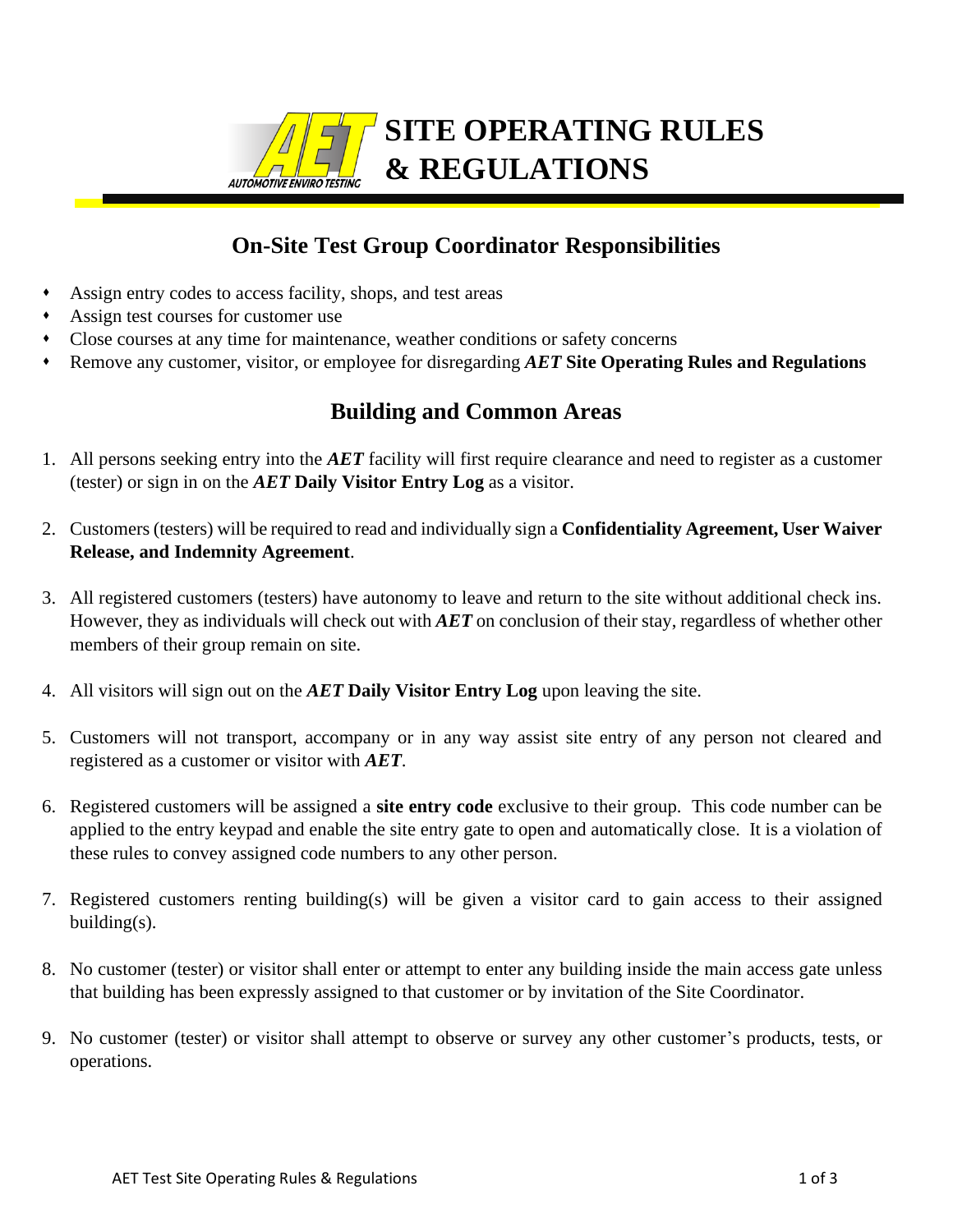10. Use of cameras and photographic equipment will be allowed within the customers assigned building(s), in the site building area and on the site test courses when no other customers are present.

Use is prohibited in site building areas and site test courses when more than one customer is cohabitating that area of the site. Special exceptions may be possible only through the Site Coordinator and then only if he/she can satisfy all customers security concerns.

### **ANY PHOTOPGRAPHY OF ANOTHER CUSTOMER'S (TESTER'S) PRODUCT, TESTS OR OPERATION IS PROHIBITED AND STRICTLY A VIOLATION OF THESE RULES AND REGULATIONS. ALL FILM IN THE VIOLATOR'S POSSESSION WILL BE CONFISCATED BY**  *AET* **PERSONNEL, AND THE VIOLATOR SUBJECT TO EJECTION FROM THE** *AET* **FACILITY.**

- 11. Customers (testers) shall be liable for repair costs of negligent damage they may cause to *AET* buildings or equipment.
- 12. All *AET* buildings are smoke free, including lodging. There are smoking areas in front of each customer garage and housing unit.
- 13. Building area speed limit shall be at a safe speed relative to driving conditions, but not to exceed 15 mph.

## **Test Course Area Use**

- 1. Any vehicle on Course Area I **must** have an *AET* radio on board.
- 2. The bridge and approaches to the test course area is single lane only. Do not meet another vehicle on the bridge. The bridge and approach speed limit shall be at a safe speed relative to driving conditions, not to exceed 5 mph.
- 3. No customer shall enter the test course area without having been assigned test courses and times by the test site coordinator.
- 4. Usage of asphalt courses during periods of snowfall must be coordinated with *AET* maintenance. Courses effected are #12, #14 and #16.
- 5. Any use or testing of tire chains must first be approved by *AET*. This includes *AET* building areas.
- 6. No customer shall enter test courses he/she has not been authorized to be at that time.
- 7. Each course is identified with a sign at its entry point. Each sign further displays either a green "OPEN" or red "CLOSED" panel. Never enter a course when the red "CLOSED" panel is displayed. Course #18, "Camber Course," is line of sight hindered, therefore anyone using this course **must** deploy the "CLOSED" sign when entering.